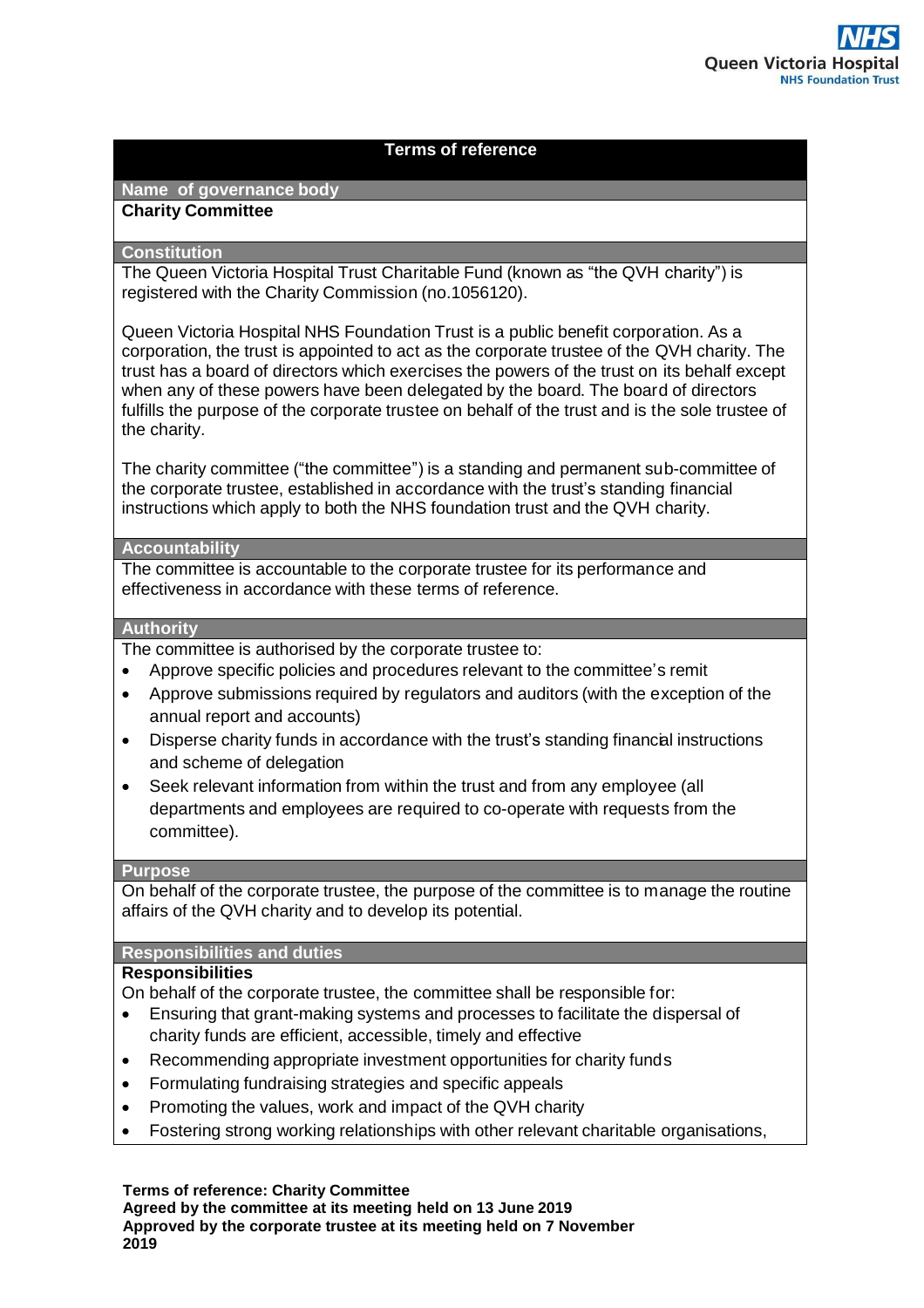Queen Victoria Hospital NHS

**NHS Foundation Trust** 

- especially those that share the hospital's site
- Respecting the wishes and generosity of donors.

# **Duties**

To fulfil its purpose and specific responsibilities the committee shall:

### *Governance*

- 1. Ensure that policies and procedures are in place to meet the requirements of legislation, regulatory guidance and general good practice
- 2. Sponsor the development of fundraising strategies, appeals and initiatives
- 3. Inform the investment policy and reserves policy
- 4. Inform the development of the annual report and accounts.

### *General funds*

- 5. Manage the income and expenditure of the funds
- 6. Consider grant applications authorise expenditure in accordance with the trust's standing financial instructions and scheme of delegation
- 7. Honour and protect the legacy of donors of restricted funds.

### **Meetings**

Meetings of the committee shall be formal, minuted and compliant with relevant statutory and good practice guidance as well as the trust's codes of conduct.

The committee will meet quarterly.

The committee chair may cancel, postpone or convene additional meetings as necessary for the committee to fulfil its purpose and discharge its duties.

### **Chairing**

The committee shall be chaired by a non-executive director, appointed by the trust chair following discussion with the corporate trustee.

If the chair is absent or has a conflict of interest which precludes his or her attendance for all or part of a meeting, the committee shall be chaired by one of the other non-executive director members of the corporate trustee.

### **Secretariat**

The Charity co-ordinator shall be the secretary to the committee and provide administrative support and advice to the chair and membership. The duties of the secretary shall include but not be limited to:

- Preparation of the draft agenda for agreement with the chair.
- Organisation of meeting arrangements, facilities and attendance
- Collation and distribution of meeting papers
- Taking the minutes of meetings and keeping a record of matters arising and issues to be carried forward
- Maintaining the committee's work programme.

The Charity co-ordinator shall be supported in their secretariat role by the Head of Fundraising.

**Terms of reference: Charity Committee**

**Agreed by the committee at its meeting held on 13 June 2019 Approved by the corporate trustee at its meeting held on 7 November 2019**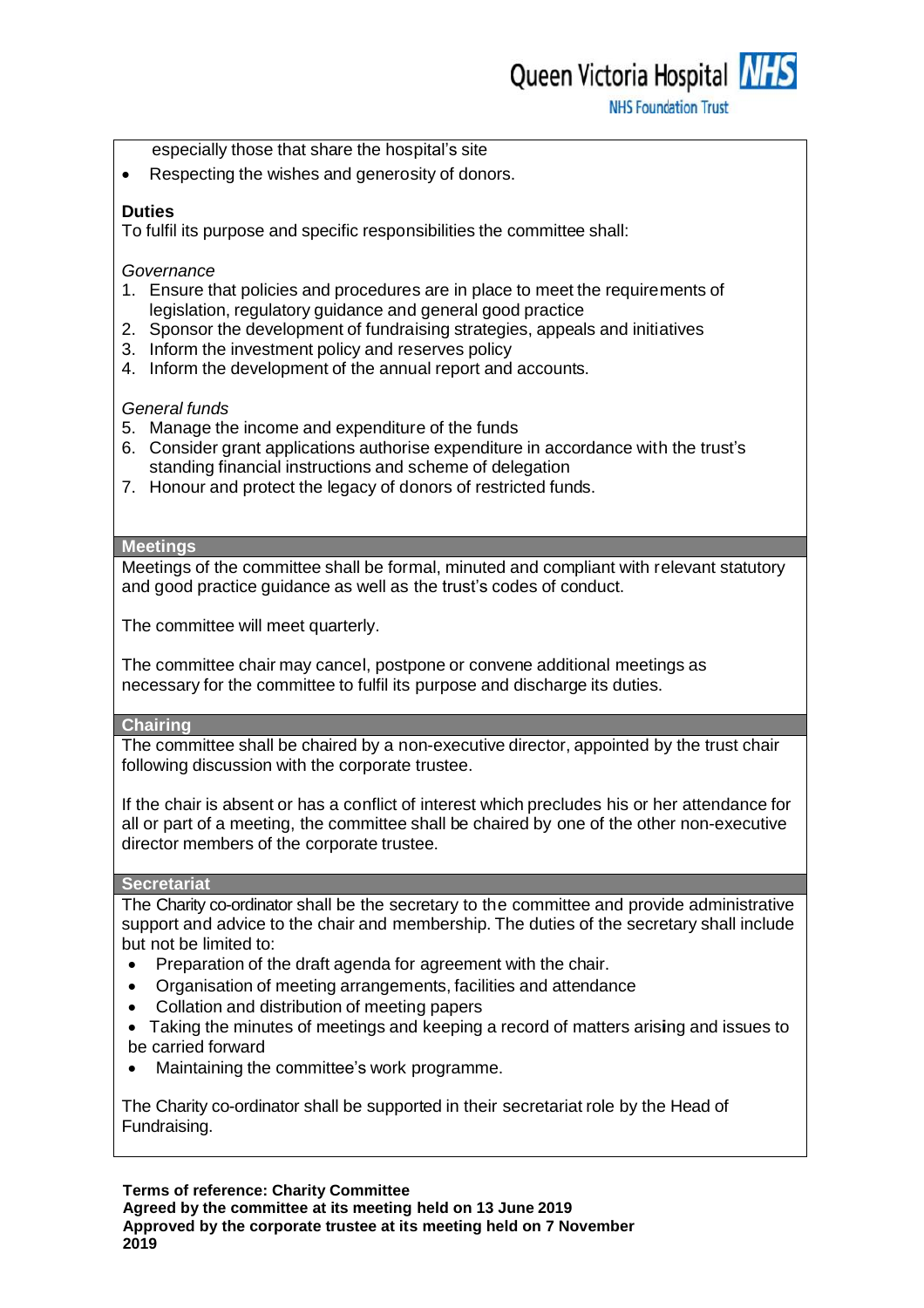### **Membership**

### **Members with voting rights**

The following posts are entitled to membership of the charity committee and shall have full voting rights:

- x2 non-executive directors
- Director of Finance
- Medical Director
- Representative of the nursing workforce
- Representative of the allied health professional workforce
- Designated deputies (as described below).

### **Members without voting rights**

Director of communications and corporate affairs

The chair, members of the committee and the governor representatives shall commit to work together according to the principles established by the trust's agreement for engagement between the board of directors and council of governors.

### **In attendance without voting rights**

The following posts shall be invited to attend routinely meetings of the committee in full or in part but shall not be a member or have voting rights:

- The secretary to the committee (for the purposed described above)
- Relevant finance manager
- Chairperson of the QVH League of Friends
- x1 public governor
- x1 staff governor
- Any other member of the board of directors, senior member of trust staff or advisor considered appropriate by the chairperson of the committee.

### **Quorum**

 For any meeting of the committee to proceed one non-executive director member of the committee, one executive director member and either the representative of the nursing workforce or the representative of the allied health professional workforce. If these members are unable to attend, they may designate a deputy to stand in their place to allow the meeting to proceed.

### **Attendance**

Members and attendees are expected to attend all meetings or to send apologies to the chair and committee secretary at least one clear day\* prior to each meeting.

Attendees may, by exception and with the consent of the chair, send a suitable deputy if they are unable to attend a meeting. Deputies must be appropriately senior and empowered to act and vote on behalf of the committee member.

#### **Papers**

Meeting papers to be distributed to members and individuals invited to attend at least five clear days prior to the meeting.

**Terms of reference: Charity Committee Agreed by the committee at its meeting held on 13 June 2019 Approved by the corporate trustee at its meeting held on 7 November 2019**